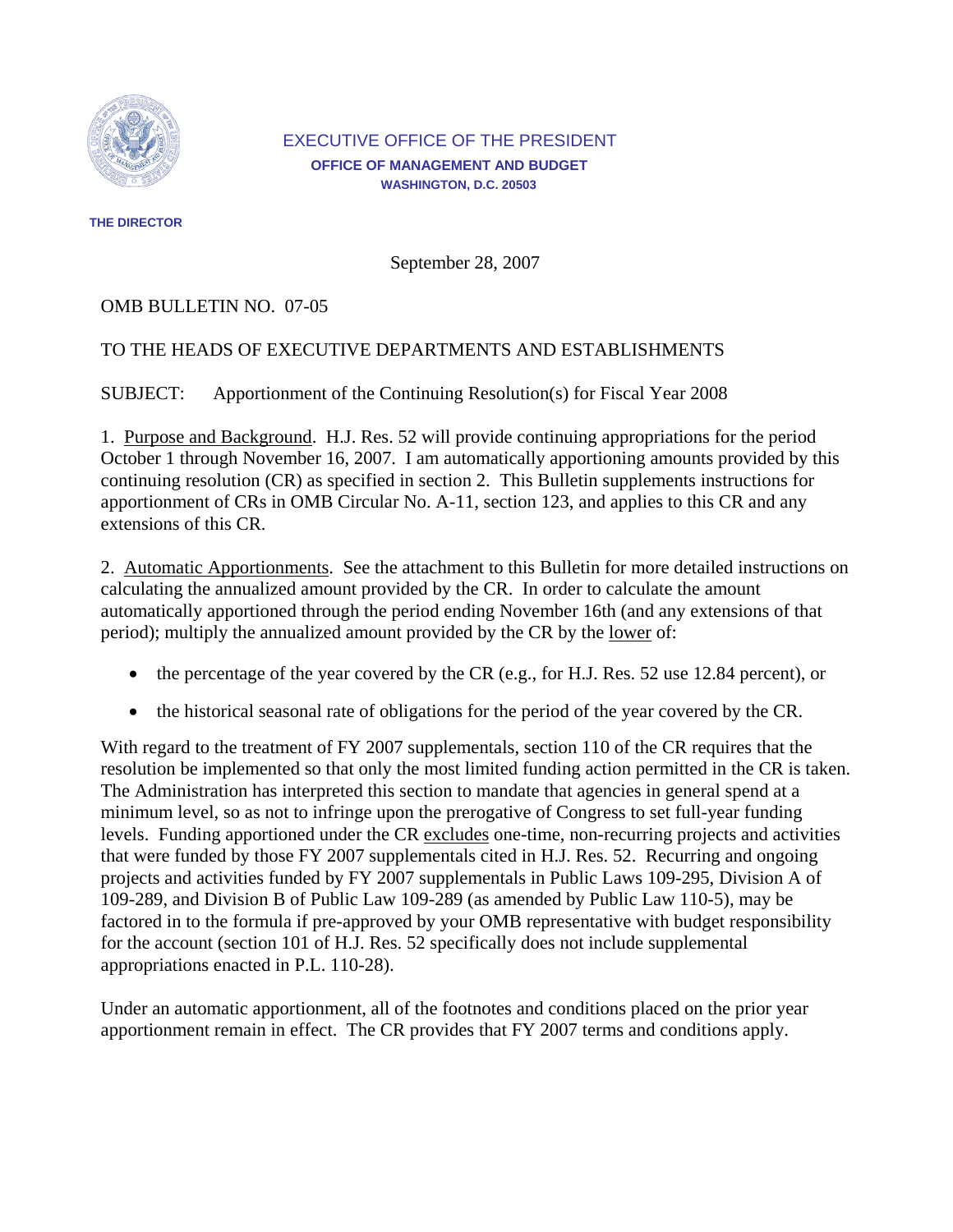3. Written Apportionments. If an agency seeks an amount for a program which is different from the total amount automatically apportioned, you must request a written apportionment from OMB. Only a very limited number of written apportionment requests are expected to be granted. Every request must be accompanied by a written justification that includes the legal basis for the exception apportionment. Once a written apportionment is approved, the terms and conditions of the automatic apportionment bulletin cease to apply to the extent changed by the written apportionment.

Ja Nule

Attachment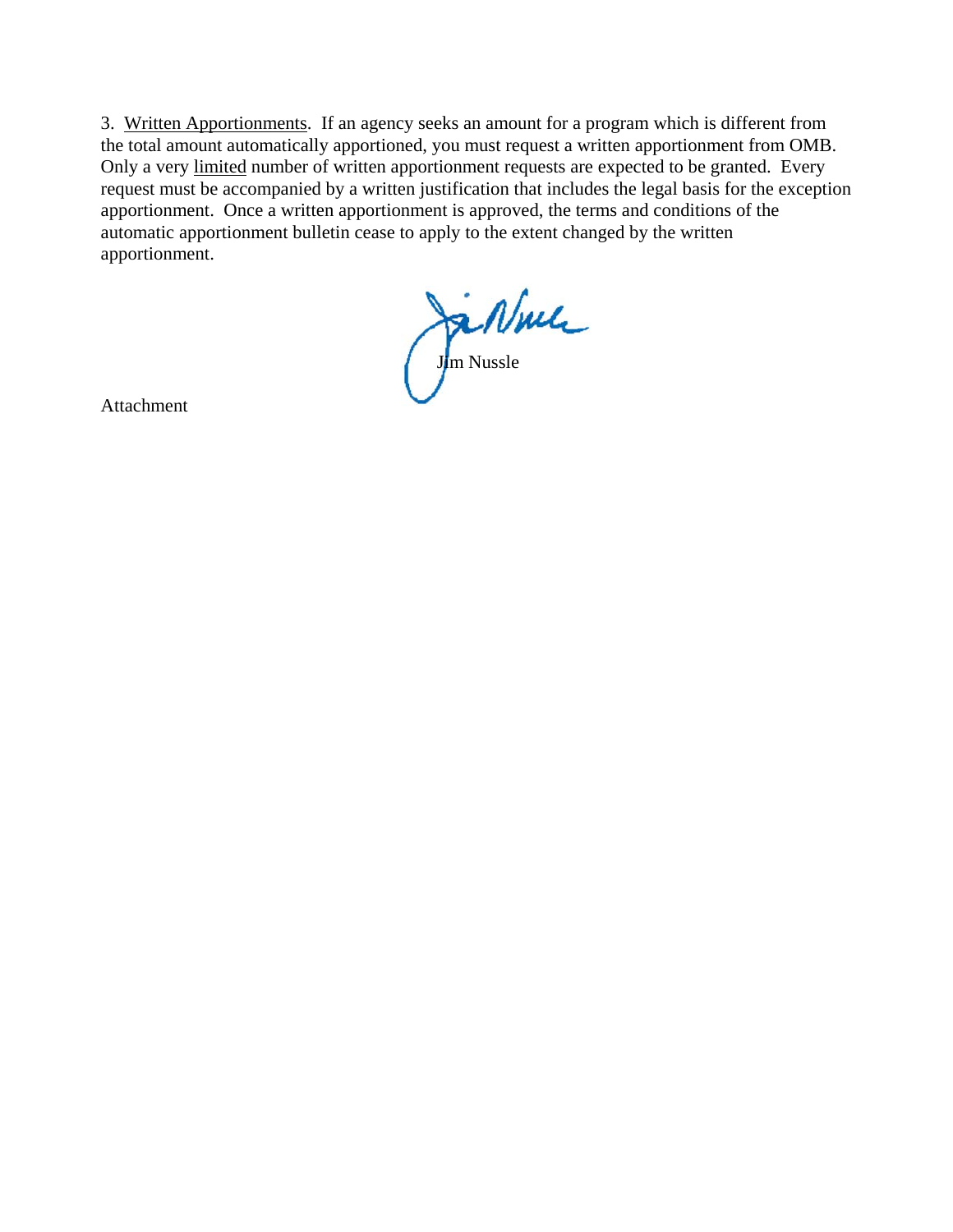# **Calculating the Amount Made Available by the Continuing Resolution (CR) and the Automatic Apportionment**

### 1. **What is the annualized, full-year amount provided by the continuing resolution (CR)?**

The FY 2007 level:

- take the full year amount enacted in the appropriations acts making funds available for FY 2007 (i.e., full-year appropriations net of any reductions, including across-the-board reductions);
- add only the recurring, ongoing supplemental FY 2007 appropriations amounts (preapproved by the OMB representative with budget responsibility for the account) found in P.L. 109-289 (Division A), P.L. 109-295, P.L. 109-289 (Division B, as amended by P.L. 110-5);
- add or subtract transfers mandated by law (only "shall transfer", not "may transfer");

### 2. **What is the amount of the automatic apportionment under a CR?**

Calculate the amount automatically apportioned (whole dollars) through the period ending November 16, 2007, (and any extensions of that period) by multiplying the **annualized amount provided by the CR** by the lower of:

- the **percentage of the year** covered by the CR (rounded to the nearest hundredth) (for a 7-week CR, use 47 days/366 days=12.84 percent); or
- the **historical seasonal rate** of obligations for the period of the year covered by the CR.

#### 3. **How should the phrase "project or activity" be applied in determining the CR level?**

In the context of determining the rate for operations under the CR, OMB has interpreted the term "project or activity" to refer to the total appropriation, that is, the budget account level. GAO's view has been consistent with OMB's (see page 8-24 of the Principles of Federal Appropriations Laws, Third Edition, Volume II, issued by GAO).

#### 4. **How should mandatory appropriations be treated?**

A continuing resolution is an appropriations bill. As such, it normally does not affect mandatory appropriations provided in substantive or authorizing legislation. Therefore, for accounts with a mix of discretionary and mandatory appropriations, the mandatory budget authority component that is enacted in substantive or authorizing legislation should be taken out before calculating the amount provided by the CR. Changes in mandatory programs that were enacted in 2007 appropriations Acts are assumed to continue during the duration of the CR under the terms and conditions provided in such Acts.